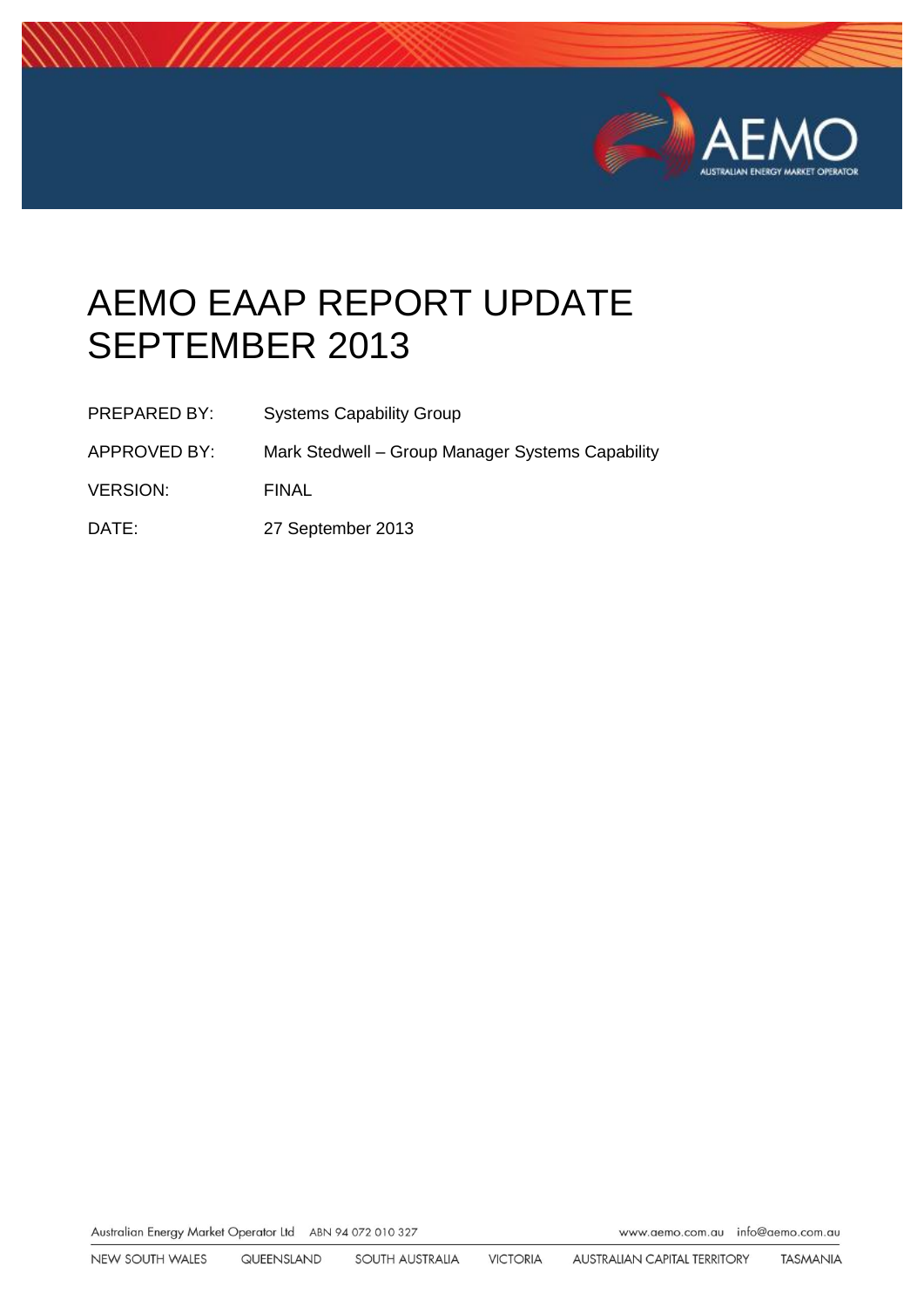

# **Disclaimer**

#### **Purpose**

This report has been prepared by the Australian Energy Market Operator Limited (AEMO) for the sole purpose of meeting obligations in accordance with clause 3.7C of the National Electricity Rules.

#### **No reliance or warranty**

This report contains data provided by third parties and might contain conclusions or forecasts and the like that rely on that data. This data might not be free from errors or omissions. While AEMO has used due care and skill, AEMO does not warrant or represent that the data, conclusions, forecasts or other information in this report are accurate, reliable, complete or current or that they are suitable for particular purposes. You should verify and check the accuracy, completeness, reliability and suitability of this report for any use to which you intend to put it, and seek independent expert advice before using it, or any information contained in it.

#### **Limitation of liability**

To the extent permitted by law, AEMO and its advisers, consultants and other contributors to this report (or their respective associated companies, businesses, partners, directors, officers or employees) shall not be liable for any errors, omissions, defects or misrepresentations in the information contained in this report, or for any loss or damage suffered by persons who use or rely on such information (including by reason of negligence, negligent misstatement or otherwise). If any law prohibits the exclusion of such liability, AEMO's liability is limited, at AEMO's option, to the re-supply of the information, provided that this limitation is permitted by law and is fair and reasonable.

© 2013 - Australian Energy Market Operator Ltd. All rights reserved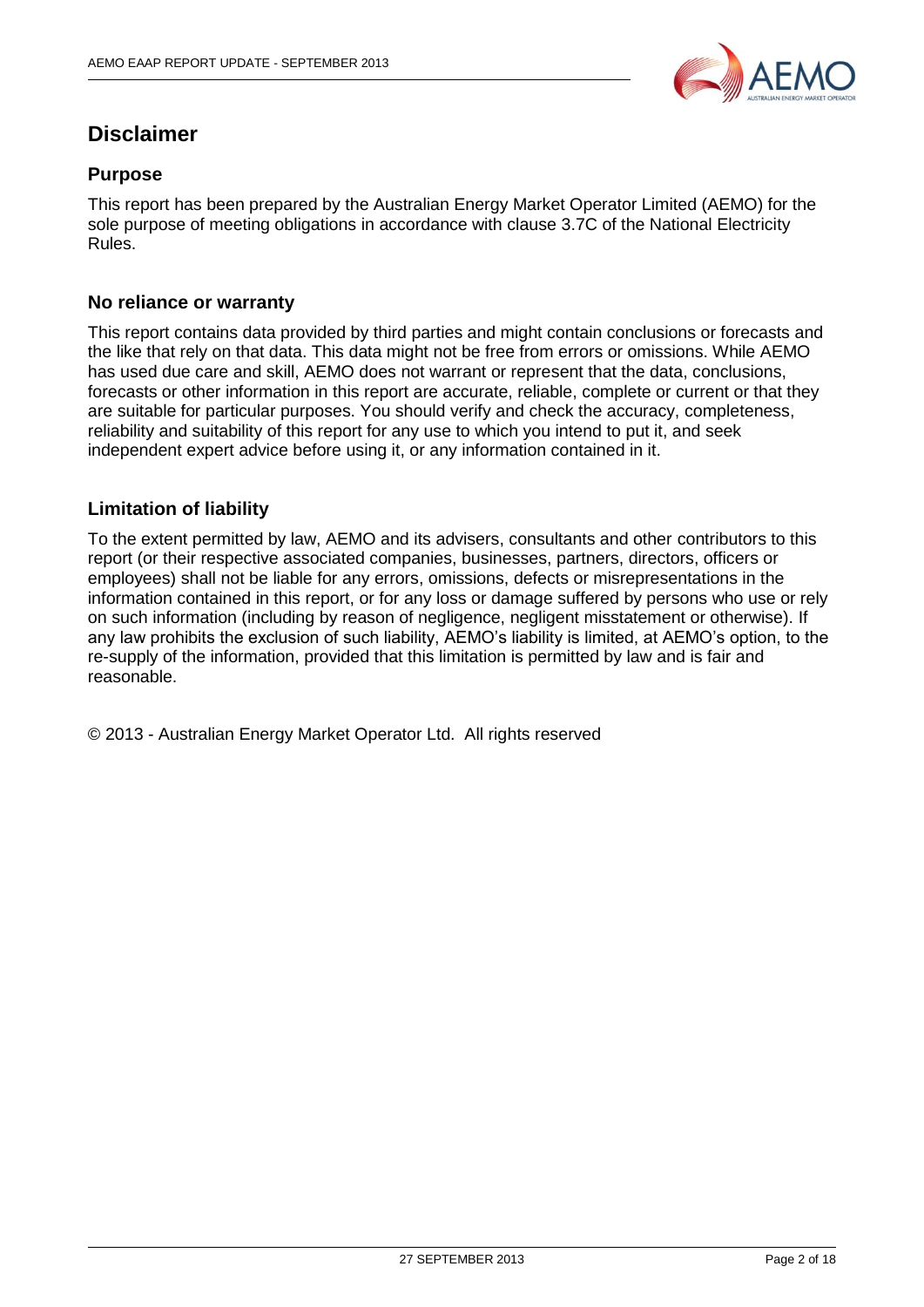

# Contents

| $\mathbf 1$    |                                                                  |  |
|----------------|------------------------------------------------------------------|--|
| 1.1            |                                                                  |  |
| 1.2            |                                                                  |  |
| 1.3            |                                                                  |  |
| 1.4            |                                                                  |  |
| $\overline{2}$ |                                                                  |  |
| 3              | NEW GENERATION AND GENERATION RETIREMENTS  8                     |  |
| 3.1            |                                                                  |  |
| 3.2            |                                                                  |  |
| $\overline{4}$ |                                                                  |  |
| 4.1            |                                                                  |  |
| 4.3            | Scenario 2: Short term average rainfall - forecast USE (GWh)  11 |  |
| 4.4            | Scenario 3: Long term average rainfall - forecast USE (GWh) 12   |  |
| 4.5            |                                                                  |  |
| 4.6            |                                                                  |  |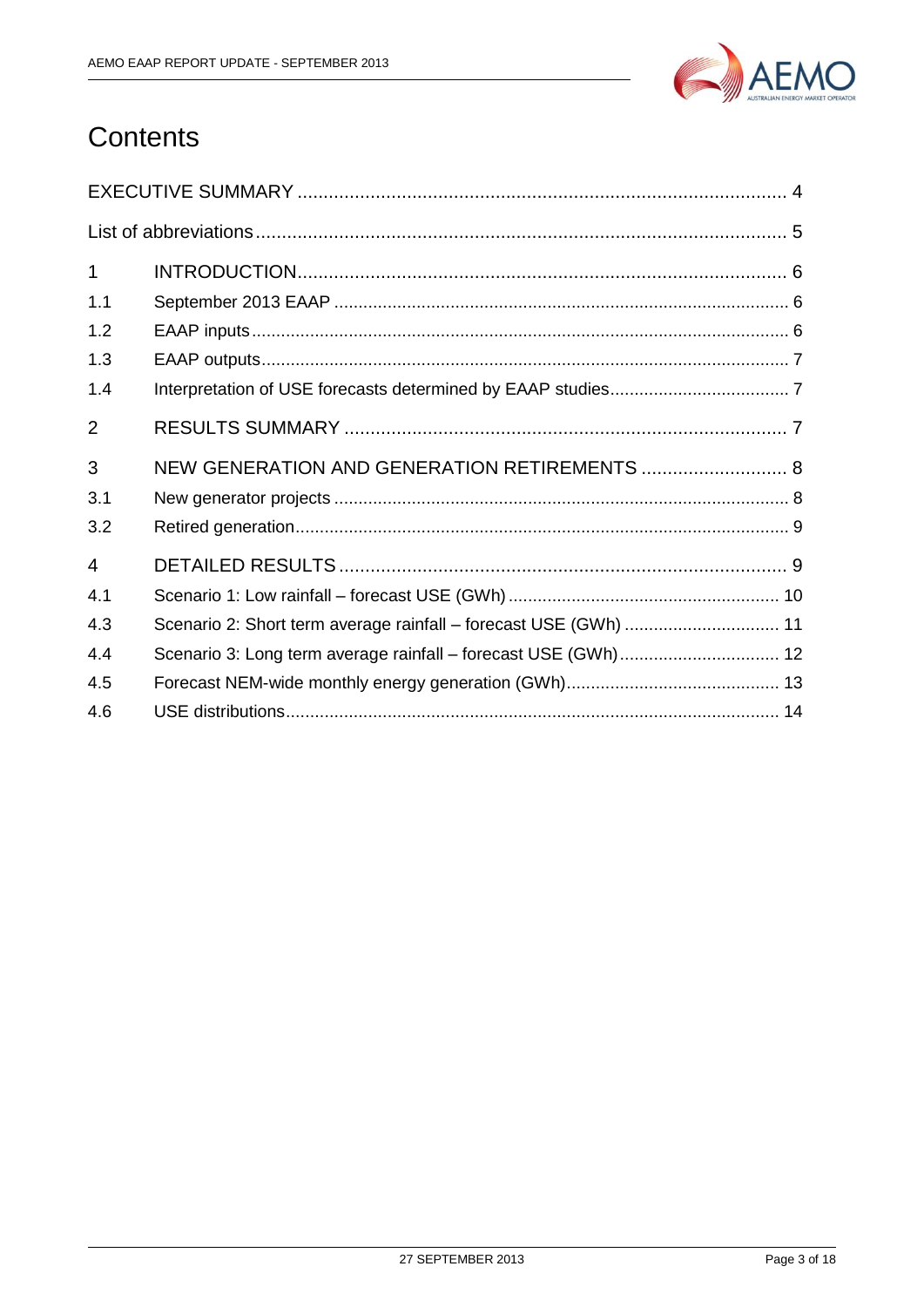

# <span id="page-3-0"></span>**EXECUTIVE SUMMARY**

The purpose of the Energy Adequacy Assessment Projection (EAAP) report for September 2013 is to provide an analysis of the potential effects of water availability and the other energy constraints<sup>1</sup> on the electricity system under three scenarios over a 24-month period.

National Electricity Market (NEM) standards currently state that unserved energy (USE) per year for each NEM region must not exceed 0.002% of the total energy consumed in that region for that year.

The NEM is required to operate with defined levels of reserve to meet the required standard of supply reliability.

Based on the results of September 2013 EAAP studies, AEMO has determined that the forecast USE is below the Reliability Panel Standard of 0.002% for all regions for both years in all three scenarios. This indicates that the availability of energy in all NEM regions meets the reliability standard for supply adequacy over the coming 24-month period.

The results of this study are largely based on the energy constraints provided by scheduled generators, as well as planned generation outages, power transfer capability of the NEM power system, and AEMO's own demand forecasts.

Information was provided on the level of energy constraints that each scheduled generating unit would be likely to experience under the three rainfall scenarios below:

Low rainfall

-

- Short term average rainfall
- Long term average rainfall

<sup>1</sup> Energy generation can be constrained due to fuel supply limitations in addition to water supply availability.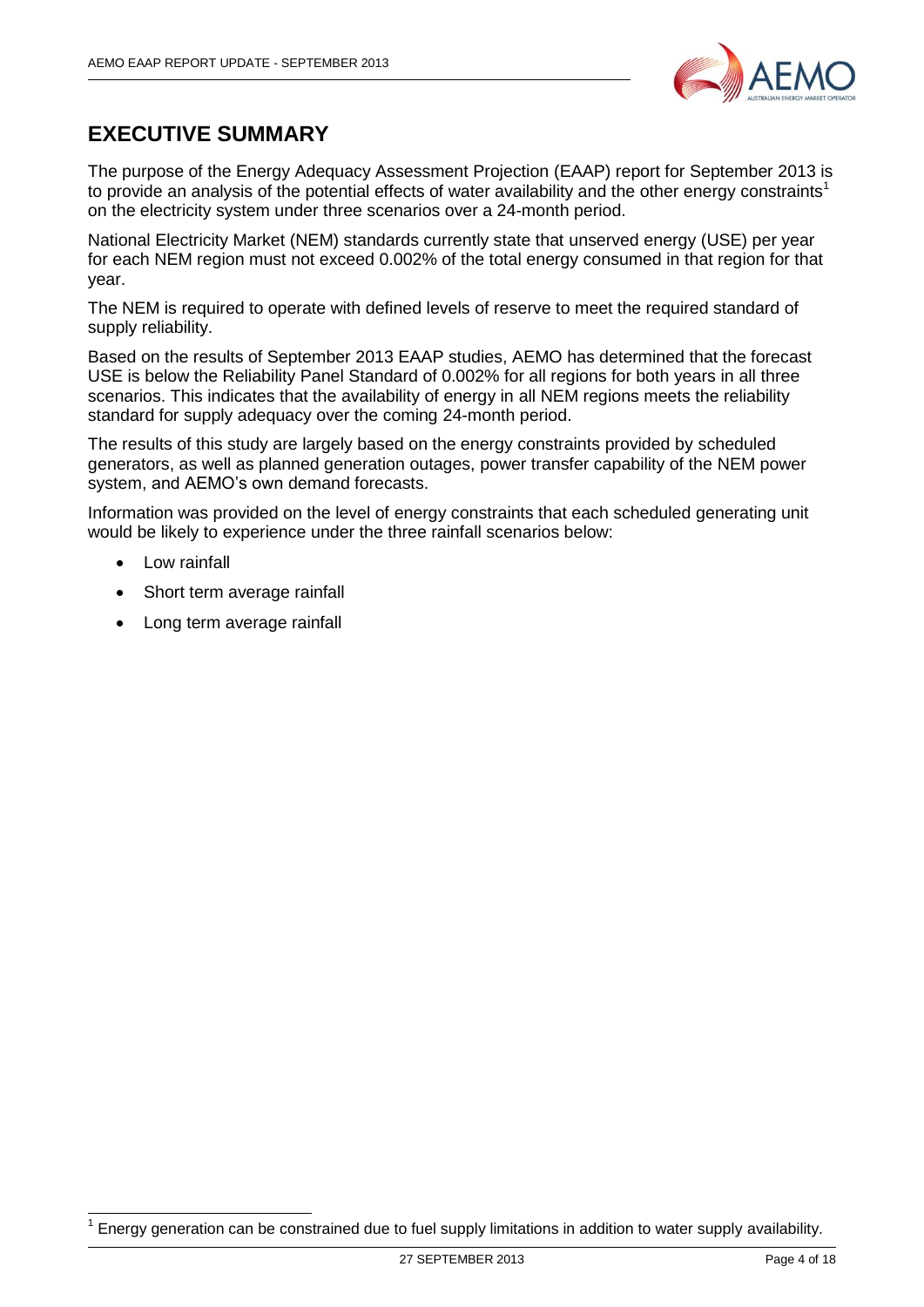

# <span id="page-4-0"></span>**List of abbreviations**

| Abbreviation   | Term                                                |
|----------------|-----------------------------------------------------|
| <b>AEMO</b>    | Australian Energy Market Operator                   |
| EAAP           | <b>Energy Adequacy Assessment Projection</b>        |
| <b>ESOO</b>    | <b>Electricity Statement of Opportunities</b>       |
| <b>GELF</b>    | <b>Generator Energy Limitation Framework</b>        |
| <b>MT PASA</b> | Medium Term Projected Assessment of System Adequacy |
| <b>NEM</b>     | <b>National Electricity Market</b>                  |
| <b>NTNDP</b>   | National Transmission Network Development Plan      |
| <b>POE</b>     | Probability of exceedence                           |
| <b>USE</b>     | Unserved energy                                     |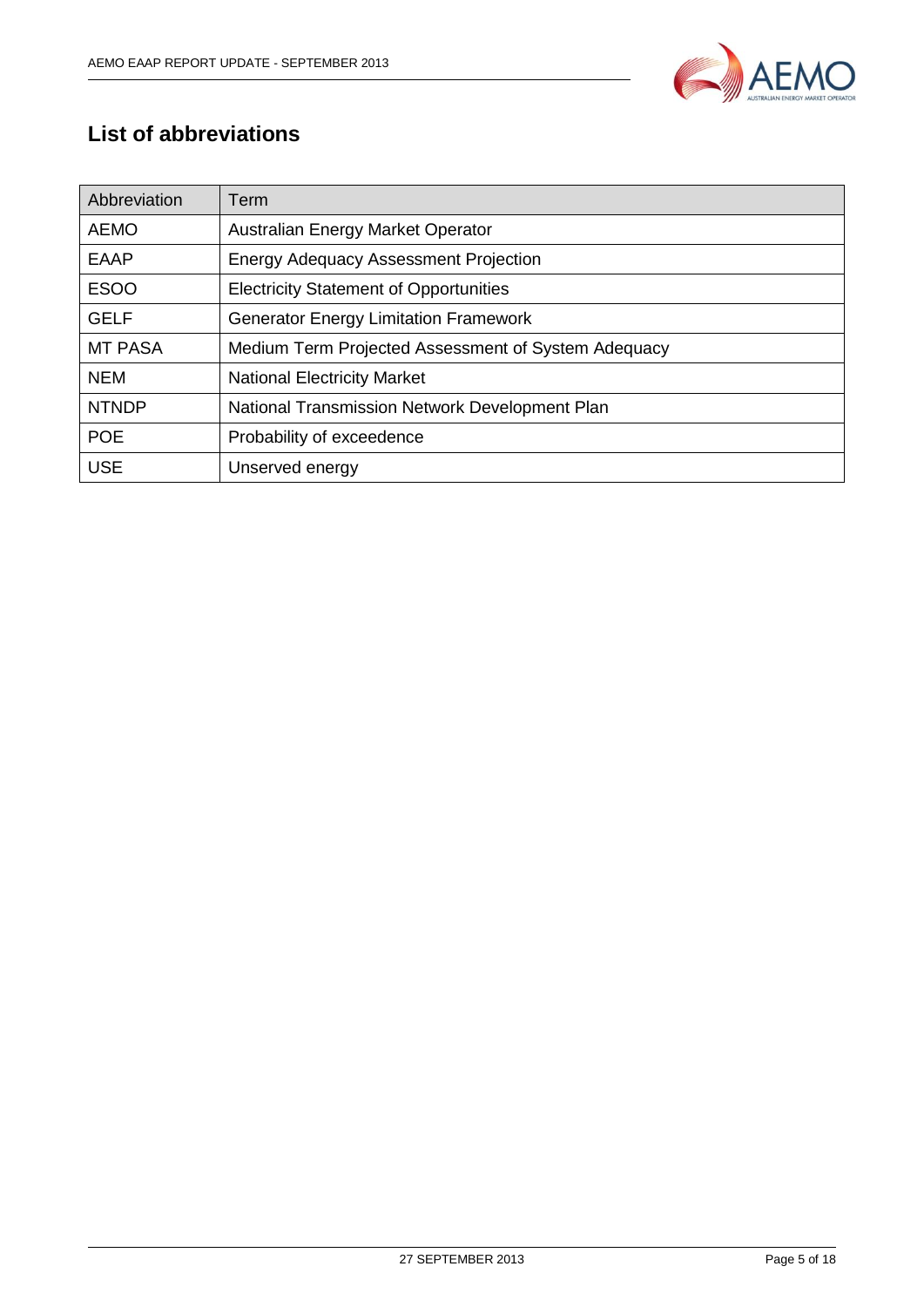

# <span id="page-5-0"></span>**1 INTRODUCTION**

AEMO publishes the EAAP<sup>2</sup> on a quarterly basis. It provides an analysis of the potential effects of water availability and other energy constraints on the electricity system, under three scenarios over a 24-month period.

The National Electricity Rule 3.7C(n) requires AEMO to comply with EAAP guidelines<sup>3</sup> in preparing the EAAP.

The EAAP<sup>4</sup> replaced the quarterly AEMO Drought Scenarios Investigation Report, with the final Drought Report published in December 2009. The first EAAP was published on 31 March 2010.

The EAAP uses probabilistic modelling to determine the regional unserved energy (USE) at an hourly resolution during the 24-month study period.

The annual percentage of USE per region is the key indicator of energy adequacy in the NEM.

### <span id="page-5-1"></span>**1.1 September 2013 EAAP**

The study period<sup>5</sup> for this EAAP is from 1 October 2013 to 30 September 2015.

The closing date for submitting Variable Generator Energy Limitation Framework (GELF) Parameters<sup>6</sup> by scheduled generators was 27 August 2013.

For the purpose of this report "Year 1" is defined as 1 October 2013 to 30 September 2014, and "Year 2" is defined as 1 October 2014 to 30 September 2015.

This EAAP is based on the following three rainfall scenarios:

- Scenario 1: Low rainfall based on rainfall between 1 July 2006 and 30 June 2007 for all regions except New South Wales. New South Wales is based on rainfall between 1 June 2006 and 31 May 2007.<sup>7</sup>
- Scenario 2: Short term average rainfall based on the average rainfall recorded over the past 10 years.
- Scenario 3: Long term average rainfall based on the average rainfall recorded over the past 50 years, or the longest period for which rainfall data is available if less than 50 years.

### <span id="page-5-2"></span>**1.2 EAAP inputs**

Scheduled generators provided their generation constraints under the three rainfall scenarios for the September 2013 EAAP.

The demand profiles used are consistent with the energy and demand projections published in the 2013 National Electricity Forecasting Report (NEFR). Suitable adjustments have been made to the demand profiles used in the EAAP to take into account the generation contributions from the existing and committed future non-scheduled generation.

[http://www.aemo.com.au/Electricity/Resources/Reports-and-](http://www.aemo.com.au/Electricity/Resources/Reports-and-Documents/~/media/Files/Other/electricityops/EAAP_Guidelines.ashx)

 $\overline{\phantom{a}}$  $2$  Defined in the Electricity Market Rules glossary as "a projection of AEMO's assessment of energy availability that accounts for energy constraints for each month over a 24-month period, which is prepared and published in accordance with rule 3.7C and is measured as USE for each region." 3 Determined following Electricity Rule Consultation Procedures. Available at:

[Documents/~/media/Files/Other/electricityops/EAAP\\_Guidelines.ashx.](http://www.aemo.com.au/Electricity/Resources/Reports-and-Documents/~/media/Files/Other/electricityops/EAAP_Guidelines.ashx)

<sup>&</sup>lt;sup>4</sup> Previous EAAPs are available at: [http://www.aemo.com.au/Electricity/Resources/Reports-and-](http://www.aemo.com.au/Electricity/Resources/Reports-and-Documents/EAAP)[Documents/EAAP.](http://www.aemo.com.au/Electricity/Resources/Reports-and-Documents/EAAP)

A study period refers to a specified time period for which the EAAP is conducted.

<sup>&</sup>lt;sup>6</sup> Defined in Electricity Market Rules glossary as "a description of the energy constraints that affect the ability of scheduled generating unit to generate electricity prepared in accordance with the EAAP guidelines."

Had this change not been made for New South Wales, the low rainfall scenario would have had more rainfall than the short-term average rainfall scenario in the catchment areas.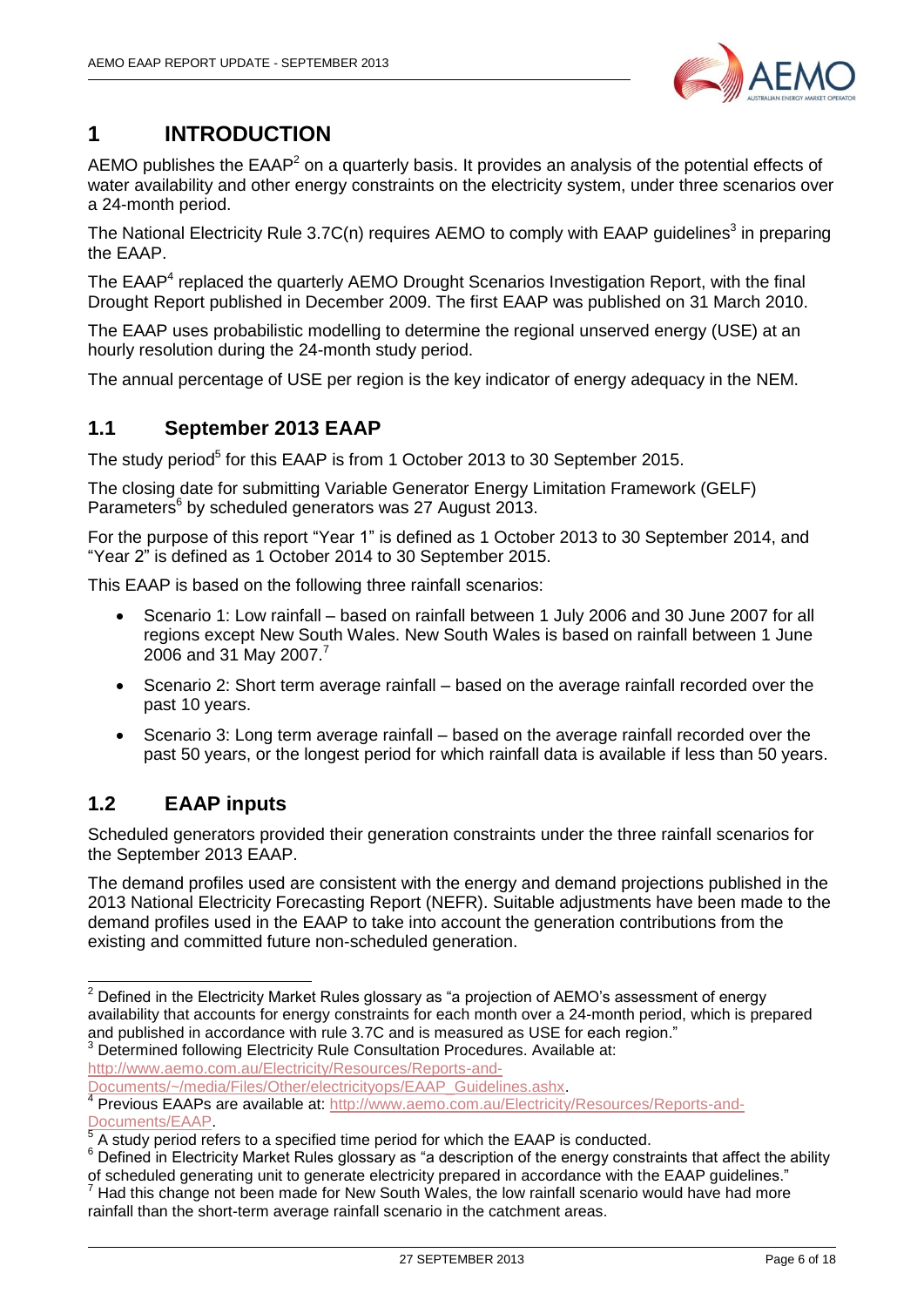

The EAAP models the availability of existing and committed future scheduled and semi-scheduled generation as well as the anticipated increases to capacities of existing scheduled and semischeduled generation used in MT PASA process as a key input.

Refer to EAAP Guidelines<sup>8</sup> for information on the other EAAP inputs.

### <span id="page-6-0"></span>**1.3 EAAP outputs**

The EAAP guidelines require AEMO to publish the following EAAP reports:

- 1. EAAP Public Report includes the following items per scenario per region:
	- Monthly USE for the study period in gigawatt hours.
	- USE for the first 12 months and second 12 months in the study period in gigawatt hours.
	- NEM-wide monthly energy generation for the study period in gigawatt hours.
- 2. Participant EAAP reports<sup>9</sup> for each generator who owns scheduled generating units, or hydro power schemes that have been included in each of the scenarios. These include:
	- Monthly energy generation reductions in gigawatt hours for the scheduled generating unit or hydro power scheme for the study period.
	- Monthly capacity reductions in megawatts for the scheduled generating unit or hydro power scheme for the study period.
	- Monthly generation contribution in gigawatt hours from the scheduled generating unit or hydro power scheme for the study period.
	- Monthly generation contribution in gigawatt hours for the first 12 months and the second 12 months in the study period.

This AEMO EAAP Report Update September 2013 covers the requirement to publish the EAAP Public Report.

#### <span id="page-6-1"></span>**1.4 Interpretation of USE forecasts determined by EAAP studies**

The electricity supply estimates in this EAAP Report are based on the variable GELF parameters submitted by NEM scheduled generators (as per the EAAP guidelines) during August and September 2013. The results should be regarded as reflecting an input "snapshot" at that time.

The water-related energy limitations submitted by scheduled generators are based on the known share of water available for generation at the time, as advised by jurisdictions and water authorities.

### <span id="page-6-2"></span>**2 RESULTS SUMMARY**

The following tables summarise the annual USE for each region, and compare these to the EAAP published in June 2013.

Based on the September 2013 EAAP results, AEMO has determined that the forecast USE is below the Reliability Panel Standard of 0.002% for all regions for both years in the three scenarios covered.

 8 EAAP Guidelines. Available at: [http://www.aemo.com.au/Electricity/Resources/Reports-and-](http://www.aemo.com.au/Electricity/Resources/Reports-and-Documents/~/media/Files/Other/electricityops/EAAP_Guidelines.ashx)

[Documents/~/media/Files/Other/electricityops/EAAP\\_Guidelines.ashx.](http://www.aemo.com.au/Electricity/Resources/Reports-and-Documents/~/media/Files/Other/electricityops/EAAP_Guidelines.ashx)<br><sup>9</sup> Participants are required to subscribe to the EAAP\_Results file to receive participant EAAP reports. Participant file subscriptions are managed in the MMS Web Portal via the Data Subscriptions option available from the Data Interchange menu.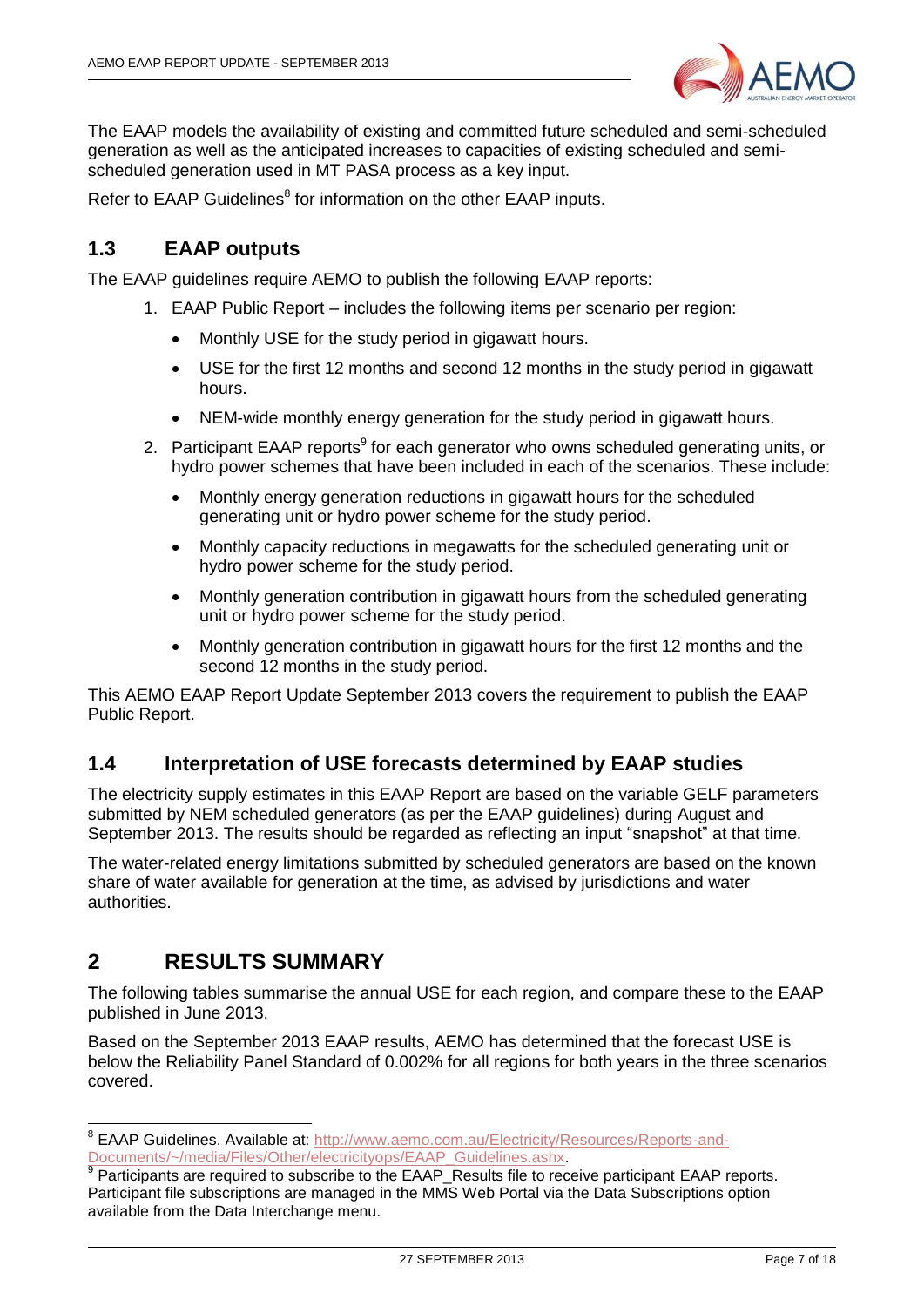

Significant reduction in USE is observed for Victoria and South Australia in the second year in the September 2013 EAAP compared to June 2013 because of the reduction in demand forecasts in 2013 NEFR.

|                   | Low rainfall             | <b>NSW</b> | <b>QLD</b> | SΑ         | <b>TAS</b> | <b>VIC</b> |
|-------------------|--------------------------|------------|------------|------------|------------|------------|
|                   | June 2013 Update         | $0.0000\%$ | $0.0000\%$ | 0.0002%    | $0.0000\%$ | 0.0002%    |
| Year 1            | September 2013<br>Update | 0.0000%    | 0.0000%    | 0.0000%    | 0.0000%    | 0.0000%    |
|                   | June 2013 Update         | $0.0000\%$ | 0.0001%    | 0.0026%    | $0.0000\%$ | 0.0055%    |
| Year <sub>2</sub> | September 2013<br>Update | 0.0000%    | 0.0002%    | $0.0000\%$ | 0.0000%    | $0.0000\%$ |

#### TABLE 1: UNSERVED ENERGY FOR SCENARIO 1 - LOW RAINFALL

#### TABLE 2: UNSERVED ENERGY FOR SCENARIO 2 - SHORT TERM AVERAGE RAINFALL

| Short term average rainfall |                          | <b>NSW</b> | <b>QLD</b> | <b>SA</b>  | <b>TAS</b> | <b>VIC</b> |
|-----------------------------|--------------------------|------------|------------|------------|------------|------------|
|                             | June 2013 Update         | 0.0000%    | $0.0000\%$ | 0.0002%    | 0.0000%    | 0.0002%    |
| Year 1                      | September<br>2013 Update | 0.0000%    | 0.0000%    | 0.0000%    | 0.0000%    | 0.0000%    |
|                             | June 2013 Update         | $0.0000\%$ | 0.0001%    | 0.0002%    | 0.0000%    | 0.0002%    |
| Year 2                      | September 2013<br>Update | $0.0000\%$ | 0.0002%    | $0.0000\%$ | $0.0000\%$ | $0.0000\%$ |

#### TABLE 3: UNSERVED ENERGY FOR SCENARIO 3 - LONG TERM AVERAGE RAINFALL

| Long term average rainfall |                          | <b>NSW</b> | <b>QLD</b> | <b>SA</b>  | <b>TAS</b> | <b>VIC</b> |
|----------------------------|--------------------------|------------|------------|------------|------------|------------|
|                            | June 2013 Update         | 0.0000%    | $0.0000\%$ | $0.0002\%$ | $0.0000\%$ | 0.0002%    |
| Year <sub>1</sub>          | September 2013<br>Update | 0.0000%    | $0.0000\%$ | $0.0000\%$ | $0.0000\%$ | $0.0000\%$ |
|                            | June 2013 Update         | $0.0000\%$ | $0.0001\%$ | $0.0002\%$ | $0.0000\%$ | $0.0001\%$ |
| Year 2                     | September 2013<br>Update | $0.0000\%$ | 0.0002%    | $0.0000\%$ | $0.0000\%$ | $0.0000\%$ |

# <span id="page-7-0"></span>**3 NEW GENERATION AND GENERATION RETIREMENTS**

#### <span id="page-7-1"></span>**3.1 New generator projects**

 $\overline{\phantom{a}}$ 

Based on information published on the Generation Information Page<sup>10</sup>, as well as in subsequent updates, the following committed significant scheduled and semi-scheduled generating units have been included in the model:

<sup>&</sup>lt;sup>10</sup> Available at: [http://www.aemo.com.au/Electricity/Planning/Related-Information/Generation-](http://www.aemo.com.au/Electricity/Planning/Related-Information/Generation-Information)[Information.](http://www.aemo.com.au/Electricity/Planning/Related-Information/Generation-Information) Last updated 13 August 2013.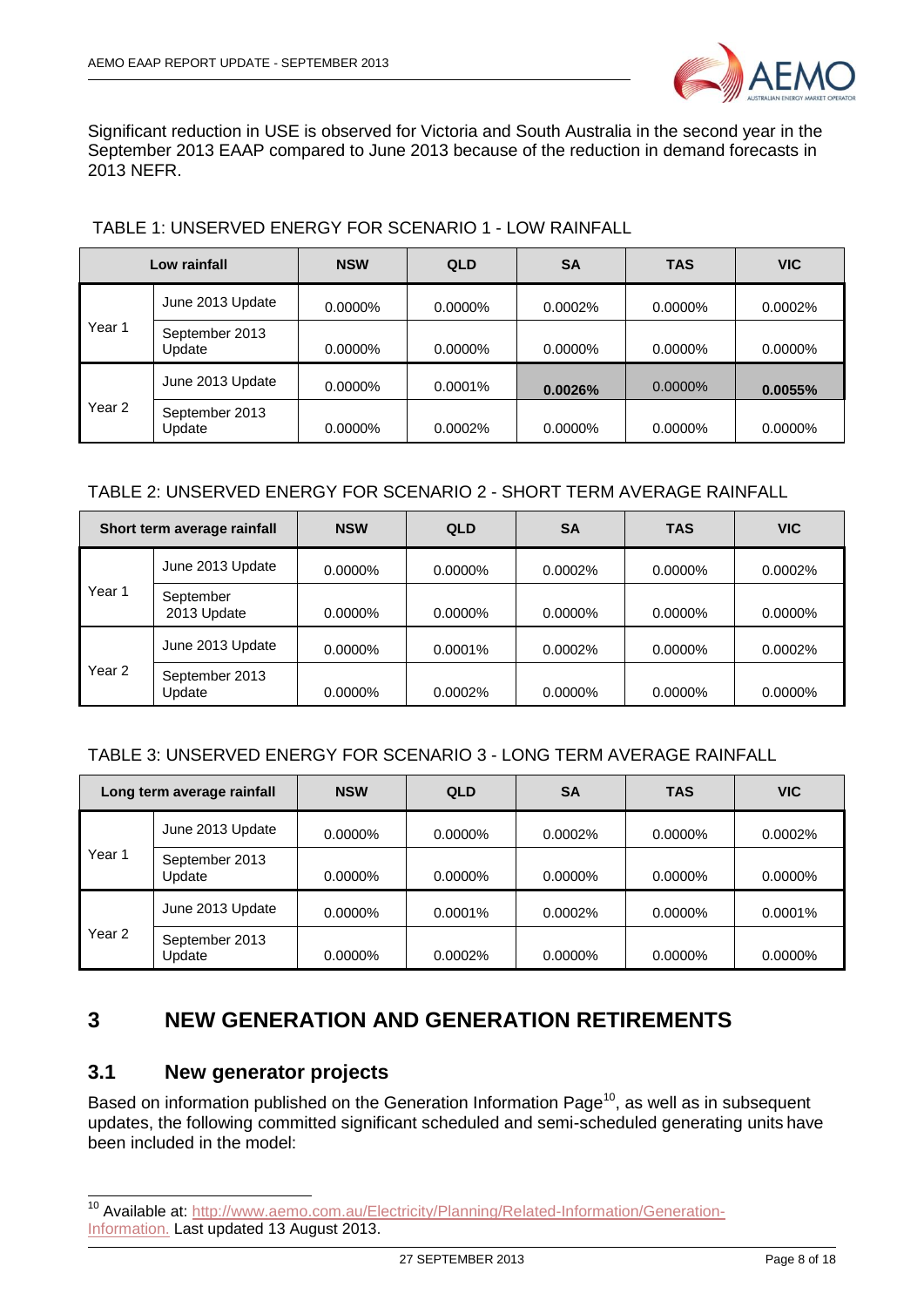

#### TABLE 4: NEW GENERATORS

| Station                             | <b>State</b> | Capacity (MW) | When           |
|-------------------------------------|--------------|---------------|----------------|
| Musselroe Wind Farm                 | TAS          | 168           | Winter 2013    |
| Snowtown Stage 2 South Wind<br>Farm | SA           | 126           | Winter 2014    |
| Snowtown Stage 2 North Wind Farm    | <b>SA</b>    | 144           | Summer 2014-15 |
| Gullen Range Wind Farm              | <b>NSW</b>   | 166           | Winter 2014    |
| Mt Mercer Wind Farm                 | <b>VIC</b>   | 132           | Summer 2014-15 |
| Taralga Wind Farm                   | <b>NSW</b>   | 107           | Summer 2014-15 |
| Bocorock Wind Farm                  | <b>NSW</b>   | 113           | Summer 2014-15 |

### <span id="page-8-0"></span>**3.2 Retired generation**

There is no additional retired generation for this quarter.

Munmorah No.3 and 4 units in New South Wales were assumed to be out of service with a recall time longer than 24 hours.

### <span id="page-8-1"></span>**4 DETAILED RESULTS**

The EAAP simulation studies provide forecasts of customer load that might not be able to be met during the study period. As the studies are probabilistic in nature, AEMO performed 400 simulation studies for each rainfall scenario using both 10% probability of exceedence (POE) and 50% POE demand forecasts.

The results of all of these simulation studies have been averaged, as explained in Section 5.2 of the EAAP guidelines.<sup>11</sup> This is done by giving a higher weighting to the more likely 50% POE results, while still capturing the influence of the more pessimistic 10% POE results:

Weighted result = 0.696 x 50% POE result + 0.304 x 10% POE result.

The figures in the following tables represent the average monthly regional energy demand (in gigawatt hours) that was not able to be met.

The forecast USE figures presented in the following tables should not be interpreted as certainty of blackouts, but rather as an estimate of what could occur. It is not possible to be certain about future customer demand or generator failures with the EAAP modelling conducted.

If customer demand is moderate to low, or generator failures do not occur at critical times, the USE estimates contained in this update are unlikely to eventuate.

Shaded cells indicate where USE exceeds the Reliability Panel Standard of 0.002% in a region.

 $\overline{\phantom{a}}$  $11$  See footnote 8.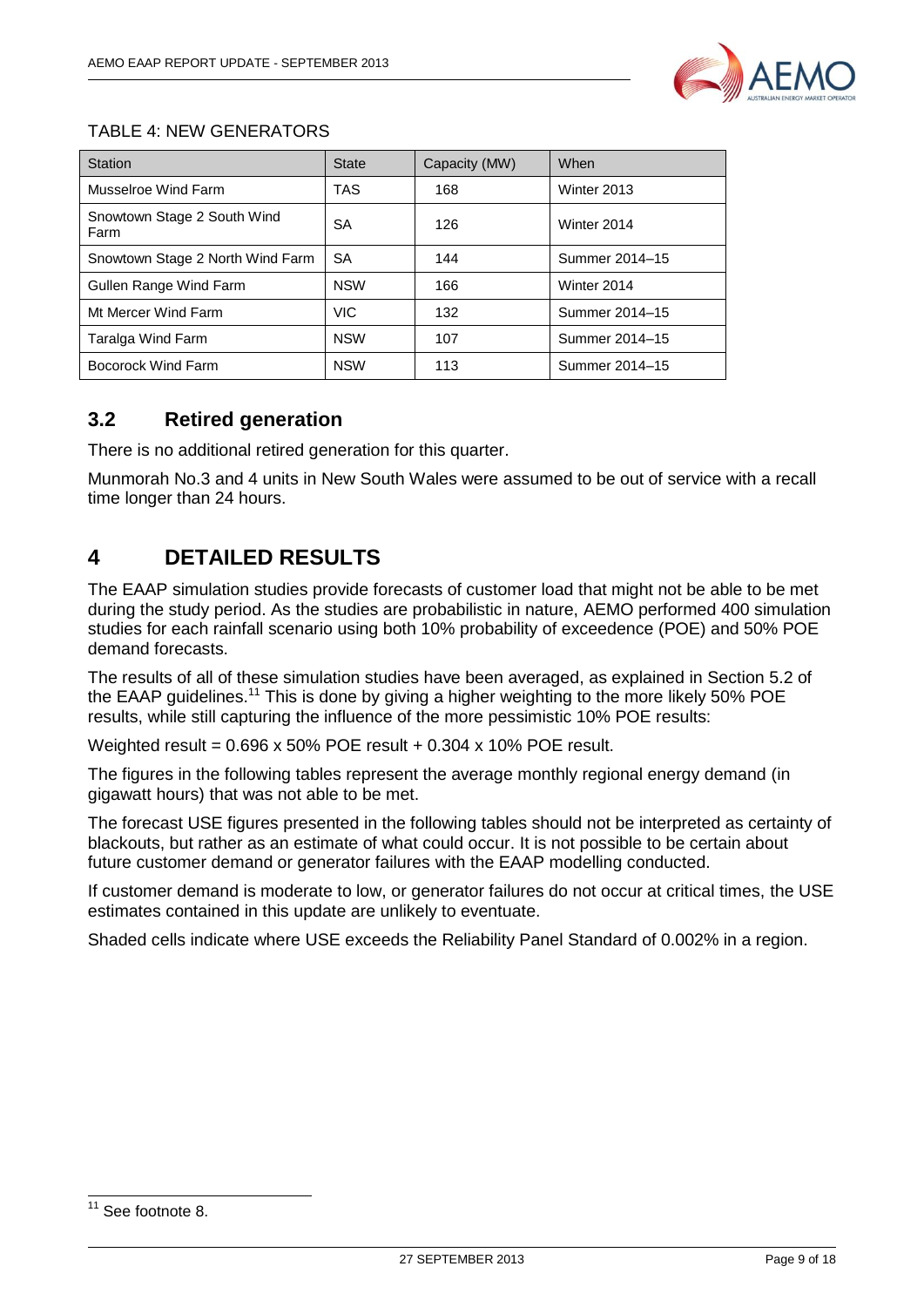

# <span id="page-9-0"></span>**4.1 Scenario 1: Low rainfall – forecast USE (GWh)**

TABLE 5: FORECAST USE IN SCENARIO 1 – LOW RAINFALL

|                  | <b>NSW</b>                   | QLD                          | <b>SA</b>                    | <b>TAS</b>                   | <b>VIC</b> |
|------------------|------------------------------|------------------------------|------------------------------|------------------------------|------------|
| Oct-13           | $\frac{1}{2}$                | $\overline{\phantom{a}}$     | $\qquad \qquad \blacksquare$ | $\centerdot$                 |            |
| <b>Nov-13</b>    |                              |                              |                              |                              |            |
| Dec-13           |                              |                              |                              |                              |            |
| $Jan-14$         |                              |                              | 0.0021                       |                              | 0.0001     |
| Feb-14           |                              |                              |                              |                              |            |
| Mar-14           | $\overline{\phantom{0}}$     | $\qquad \qquad \blacksquare$ | $\overline{\phantom{0}}$     | $\qquad \qquad \blacksquare$ | -          |
| Apr-14           |                              |                              |                              |                              |            |
| May-14           |                              |                              |                              |                              |            |
| $Jun-14$         | ٠                            | $\qquad \qquad \blacksquare$ | $\overline{\phantom{a}}$     | ÷,                           |            |
| $Jul-14$         |                              |                              |                              |                              |            |
| Aug-14           |                              |                              |                              |                              |            |
| Sep-14           |                              |                              |                              |                              |            |
| <b>Total GWh</b> | ä,                           | $\blacksquare$               | 0.0021                       | $\blacksquare$               | 0.0001     |
| Region %         |                              | -                            | ÷                            | ۰                            | -          |
| Oct-14           |                              |                              | ä,                           |                              |            |
| <b>Nov-14</b>    |                              | 0.0001                       |                              |                              |            |
| $Dec-14$         | $\overline{\phantom{a}}$     | $\blacksquare$               | 0.0021                       | $\qquad \qquad \blacksquare$ | -          |
| $Jan-15$         |                              | 0.0005                       | 0.0006                       |                              |            |
| Feb-15           |                              | 0.0052                       | 0.0002                       |                              | 0.0005     |
| <b>Mar-15</b>    |                              | $\blacksquare$               | ä,                           |                              | 0.0102     |
| Apr-15           | $\qquad \qquad \blacksquare$ | ٠                            | $\overline{\phantom{a}}$     | $\qquad \qquad \blacksquare$ | f          |
| May-15           | -                            | $\overline{\phantom{0}}$     | $\overline{\phantom{0}}$     | ۰                            |            |
| $Jun-15$         |                              |                              |                              |                              |            |
| $Jul-15$         |                              | 0.0198                       | $\overline{a}$               | -                            |            |
| Aug-15           | ٠                            | 0.0057                       | ÷                            | -                            |            |
| Sep-15           |                              | 0.0985                       |                              |                              |            |
| <b>Total GWh</b> | ÷                            | 0.1299                       | 0.0028                       | $\qquad \qquad \blacksquare$ | 0.0108     |
| Region %         | -                            | 0.0002%                      | ÷                            | ۰                            | ۰          |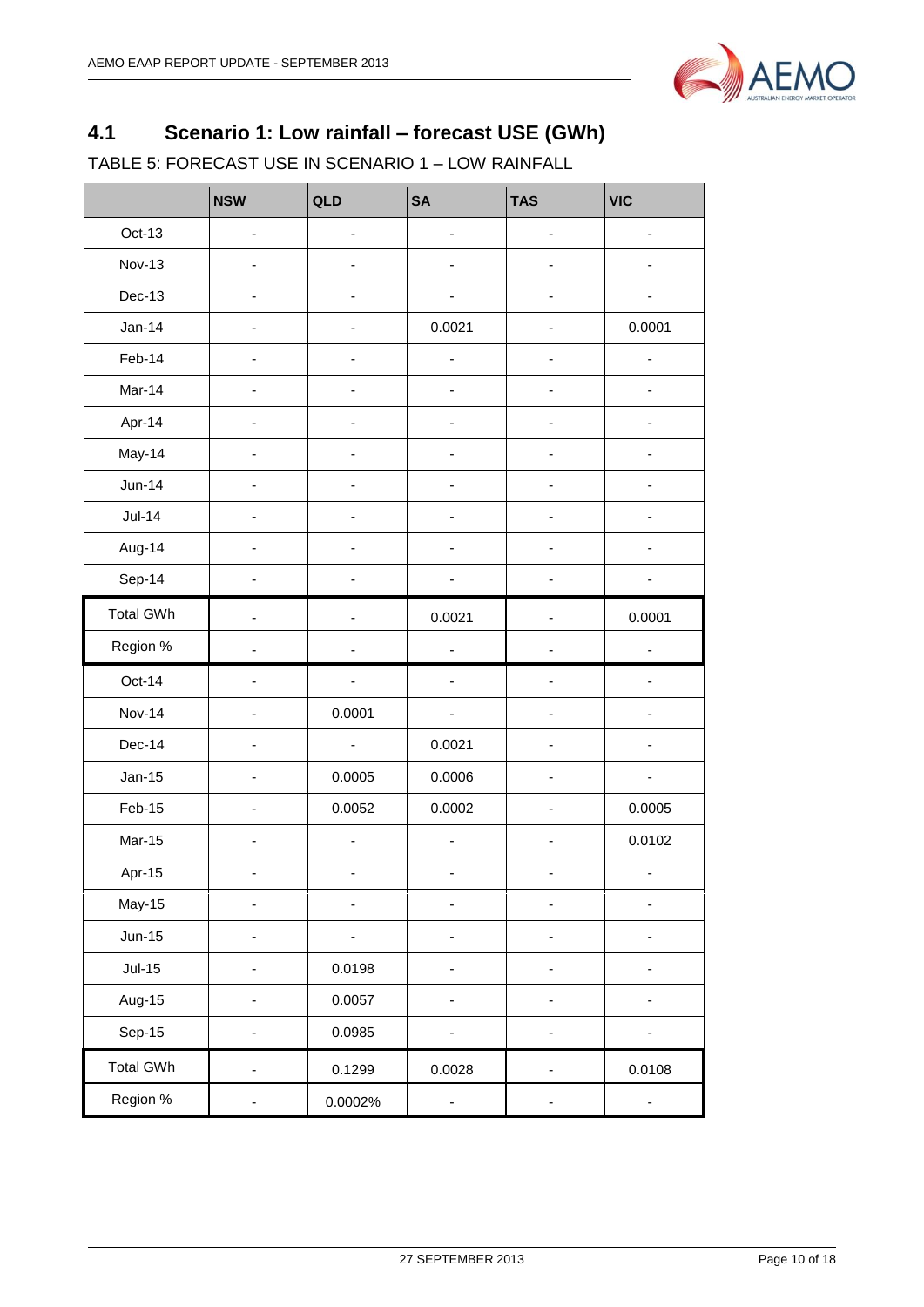

# <span id="page-10-0"></span>**4.3 Scenario 2: Short term average rainfall – forecast USE (GWh)**

TABLE 6: FORECAST USE IN SCENARIO 2 – SHORT TERM AVERAGE RAINFALL

|                  | <b>NSW</b>               | QLD                          | <b>SA</b>                    | <b>TAS</b>     | <b>VIC</b> |
|------------------|--------------------------|------------------------------|------------------------------|----------------|------------|
| Oct-13           | ÷,                       | ÷                            | ÷,                           |                |            |
| <b>Nov-13</b>    |                          |                              |                              |                |            |
| Dec-13           |                          | ÷                            |                              |                |            |
| $Jan-14$         | $\overline{\phantom{0}}$ | $\qquad \qquad \blacksquare$ | 0.0018                       | ÷,             | 0.0001     |
| Feb-14           |                          | $\overline{\phantom{a}}$     | $\overline{\phantom{a}}$     |                |            |
| Mar-14           |                          |                              | ÷                            |                |            |
| Apr-14           | $\blacksquare$           | $\overline{\phantom{0}}$     | $\overline{\phantom{0}}$     | $\blacksquare$ |            |
| May-14           |                          |                              |                              |                |            |
| $Jun-14$         |                          |                              |                              |                |            |
| $Jul-14$         |                          |                              |                              |                |            |
| Aug-14           | $\overline{\phantom{a}}$ | ÷                            | $\overline{\phantom{a}}$     | ٠              |            |
| Sep-14           |                          | ٠                            |                              | $\overline{a}$ |            |
| <b>Total GWh</b> |                          |                              | 0.0018                       |                | 0.0001     |
| Region %         |                          |                              | ÷                            |                | ÷,         |
| Oct-14           |                          |                              |                              |                |            |
| <b>Nov-14</b>    | $\overline{\phantom{0}}$ | 0.0001                       | $\overline{\phantom{0}}$     |                |            |
| Dec-14           |                          | ÷,                           | 0.0021                       |                |            |
| $Jan-15$         |                          | 0.0005                       | 0.0006                       |                |            |
| Feb-15           |                          | 0.0052                       | 0.0002                       |                | 0.0005     |
| <b>Mar-15</b>    | $\overline{\phantom{0}}$ | $\overline{\phantom{a}}$     | $\qquad \qquad \blacksquare$ |                | ÷          |
| Apr-15           | -                        | $\overline{\phantom{a}}$     | $\overline{\phantom{a}}$     | -              |            |
| May-15           |                          | $\overline{\phantom{a}}$     | $\overline{\phantom{a}}$     |                |            |
| $Jun-15$         | -                        | $\overline{\phantom{a}}$     |                              |                |            |
| $Jul-15$         |                          | 0.0198                       |                              |                |            |
| Aug-15           |                          | 0.0073                       | ۰                            |                |            |
| Sep-15           |                          | 0.1006                       |                              |                |            |
| <b>Total GWh</b> | ٠                        | 0.1336                       | 0.0028                       |                | 0.0006     |
| Region %         |                          | 0.0002%                      |                              |                |            |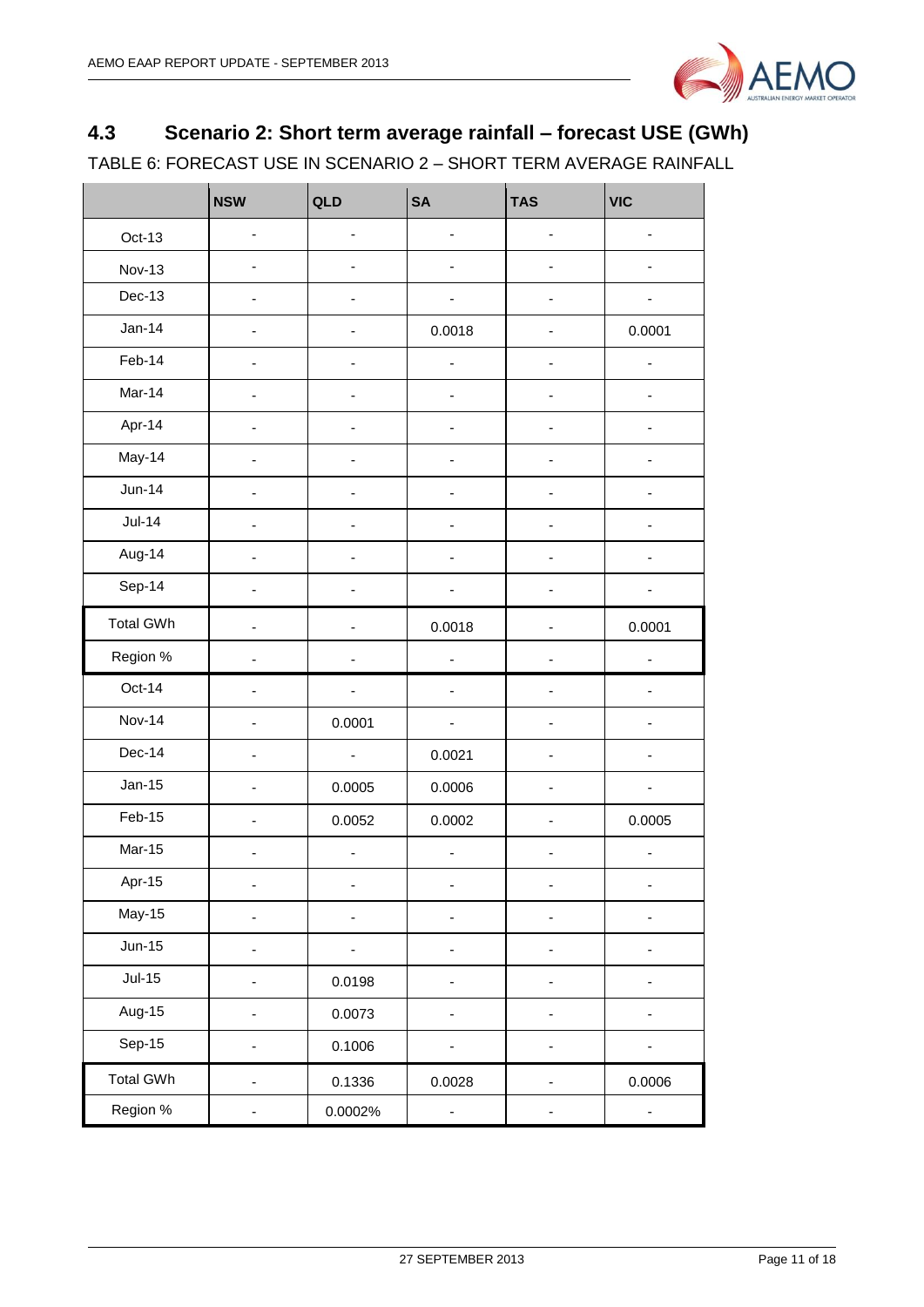

# <span id="page-11-0"></span>**4.4 Scenario 3: Long term average rainfall – forecast USE (GWh)**

TABLE 7: FORECAST USE IN SCENARIO 3 – LONG TERM AVERAGE RAINFALL

|                  | <b>NSW</b>               | QLD                          | <b>SA</b>                    | <b>TAS</b>    | <b>VIC</b> |
|------------------|--------------------------|------------------------------|------------------------------|---------------|------------|
| Oct-13           | ÷,                       | ÷,                           | $\qquad \qquad \blacksquare$ | -             |            |
| <b>Nov-13</b>    |                          |                              |                              |               |            |
| Dec-13           |                          |                              |                              |               |            |
| $Jan-14$         |                          |                              | 0.0016                       |               | 0.0001     |
| Feb-14           |                          |                              | ÷,                           |               |            |
| Mar-14           |                          |                              |                              |               |            |
| Apr-14           | -                        | $\overline{\phantom{a}}$     | $\overline{\phantom{0}}$     | $\frac{1}{2}$ | ٠          |
| May-14           |                          |                              |                              | ÷             |            |
| <b>Jun-14</b>    |                          |                              |                              | ÷             |            |
| $Jul-14$         |                          |                              |                              |               |            |
| Aug-14           |                          |                              |                              |               |            |
| Sep-14           |                          |                              |                              |               |            |
| <b>Total GWh</b> |                          |                              | 0.0016                       |               | 0.0001     |
| Region %         |                          |                              |                              |               |            |
| Oct-14           | ä,                       | $\overline{\phantom{a}}$     | $\blacksquare$               | ٠             | -          |
| <b>Nov-14</b>    | ٠                        | 0.0001                       | ÷,                           | ٠             |            |
| Dec-14           |                          | $\blacksquare$               | 0.0021                       |               |            |
| $Jan-15$         |                          | 0.0005                       | 0.0005                       |               |            |
| Feb-15           |                          | 0.0052                       | 0.0002                       |               | 0.0005     |
| <b>Mar-15</b>    |                          | $\overline{\phantom{a}}$     | $\blacksquare$               | ٠             | ÷          |
| Apr-15           | -                        | $\qquad \qquad \blacksquare$ | ۰                            | -             | -          |
| May-15           |                          |                              |                              |               |            |
| $Jun-15$         |                          |                              |                              | -             |            |
| $Jul-15$         | $\overline{\phantom{0}}$ | 0.0198                       |                              | -             |            |
| Aug-15           | -                        | 0.0077                       | $\overline{\phantom{0}}$     | ۰             |            |
| Sep-15           |                          | 0.0996                       |                              |               |            |
| <b>Total GWh</b> |                          | 0.1329                       | 0.0028                       |               | 0.0005     |
| Region %         |                          | 0.0002%                      |                              |               | -          |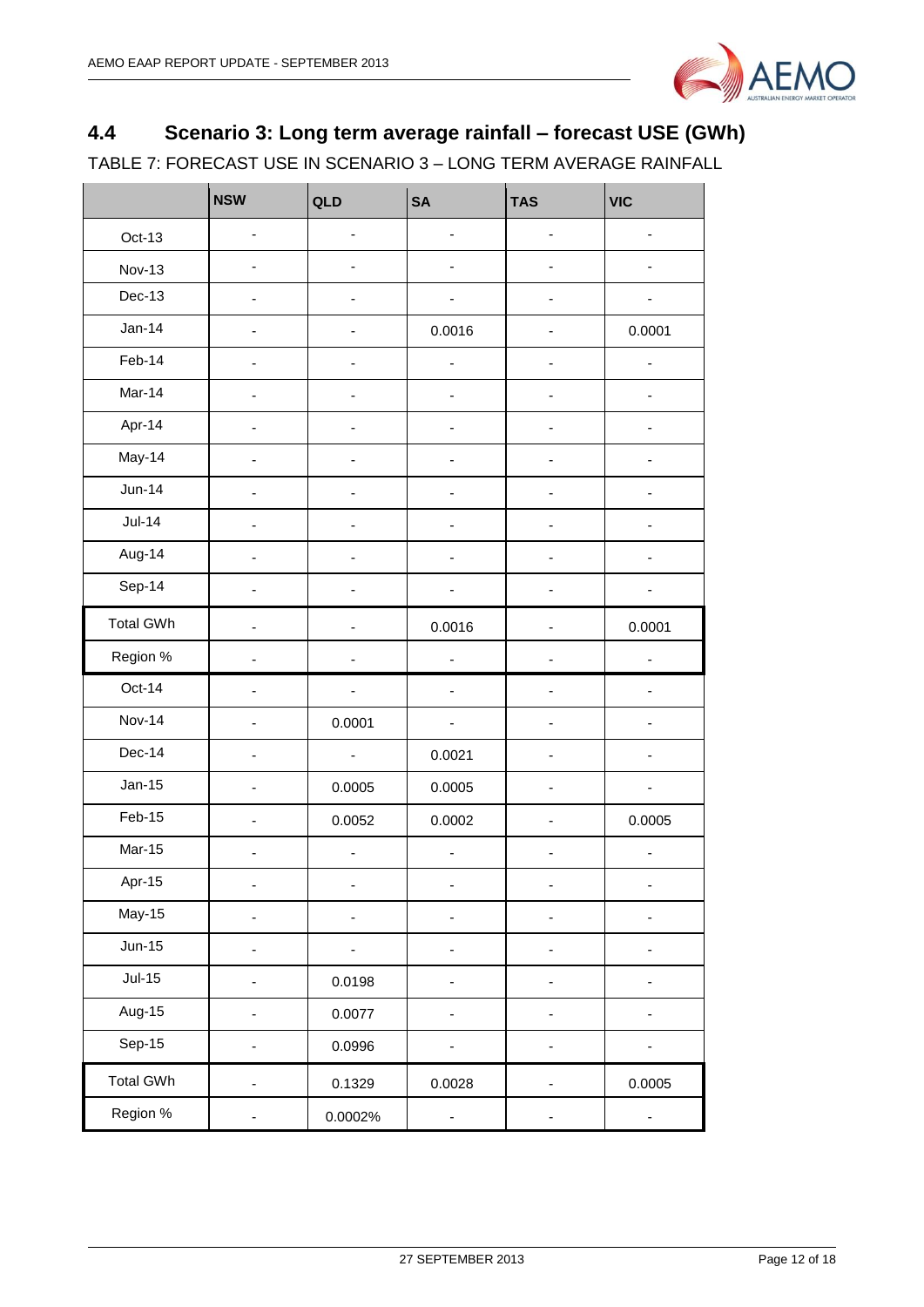

# <span id="page-12-0"></span>**4.5 Forecast NEM-wide monthly energy generation (GWh)**

### TABLE 8: FORECAST MONTHLY NEM-WIDE ENERGY GENERATION

|                  | Low rainfall | Short term average rainfall | Long term average rainfall |
|------------------|--------------|-----------------------------|----------------------------|
| Oct-13           | 15,811       | 15,810                      | 15,796                     |
| <b>Nov-13</b>    | 15,558       | 15,553                      | 15,586                     |
| Dec-13           | 16,147       | 16,200                      | 16,188                     |
| $Jan-14$         | 17,212       | 17,203                      | 17,216                     |
| Feb-14           | 15,588       | 15,559                      | 15,580                     |
| Mar-14           | 16,609       | 16,621                      | 16,614                     |
| Apr-14           | 15,331       | 15,326                      | 15,337                     |
| May-14           | 16,762       | 16,780                      | 16,755                     |
| <b>Jun-14</b>    | 16,521       | 16,572                      | 16,505                     |
| $Jul-14$         | 17,729       | 17,772                      | 17,734                     |
| Aug-14           | 17,207       | 17,232                      | 17,204                     |
| Sep-14           | 15,971       | 15,964                      | 15,959                     |
| <b>Total GWh</b> | 19,6445      | 196,592                     | 196,474                    |
| Oct-14           | 16,365       | 16,362                      | 16,336                     |
| <b>Nov-14</b>    | 15,982       | 15,979                      | 15,988                     |
| Dec-14           | 16,722       | 16,734                      | 16,762                     |
| $Jan-15$         | 17,771       | 17,777                      | 17,755                     |
| Feb-15           | 16,132       | 16,122                      | 16,125                     |
| Mar-15           | 17,210       | 17,193                      | 17,209                     |
| Apr-15           | 15,819       | 15,817                      | 15,805                     |
| May-15           | 17,239       | 17,243                      | 17,234                     |
| $Jun-15$         | 17,118       | 17,122                      | 17,128                     |
| $Jul-15$         | 18,023       | 18,036                      | 18,010                     |
| Aug-15           | 17,425       | 17,445                      | 17,424                     |
| Sep-15           | 16,122       | 16,122                      | 16,122                     |
| <b>Total GWh</b> | 201,928      | 201,952                     | 201,898                    |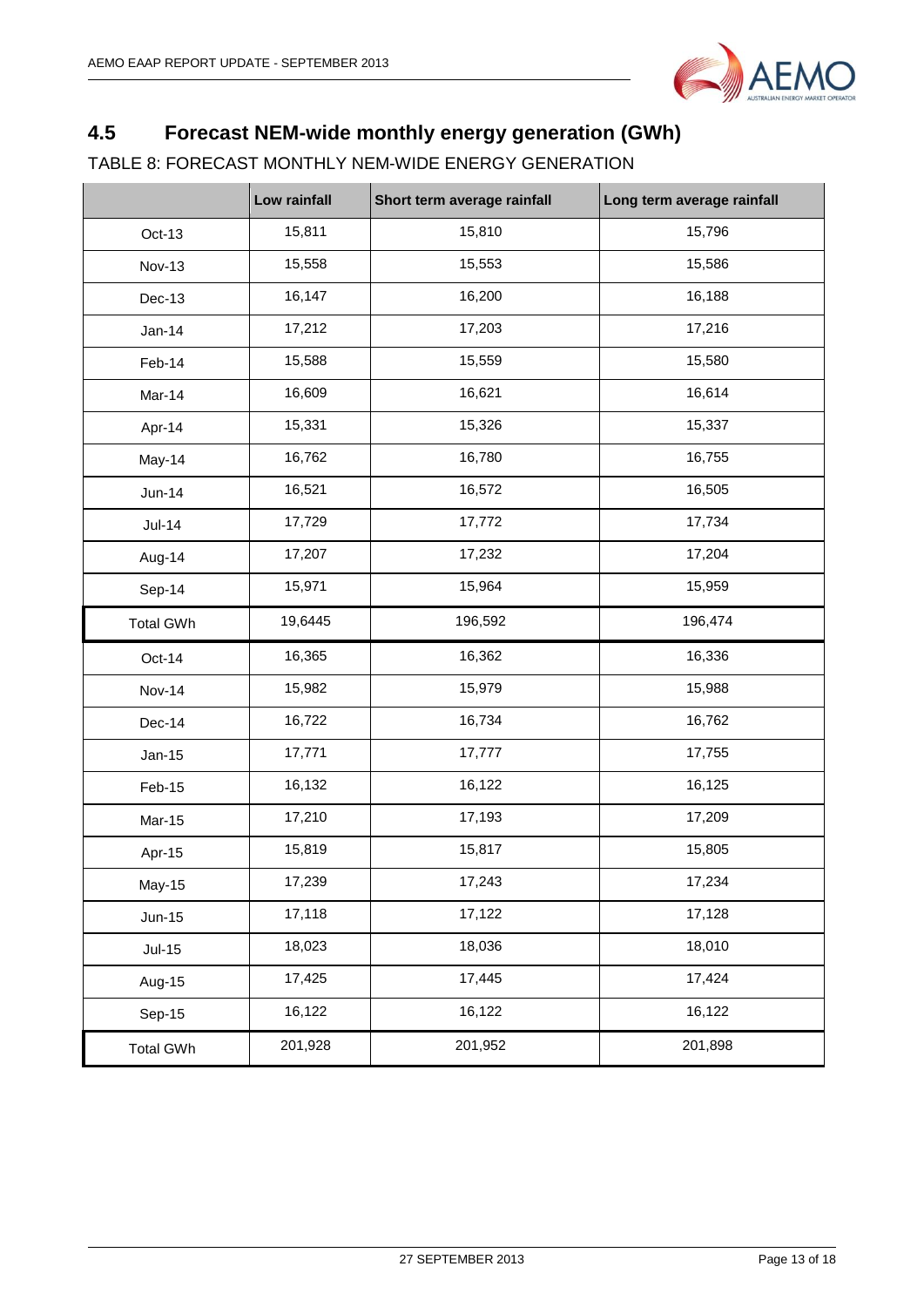

### <span id="page-13-0"></span>**4.6 USE distributions**

The USE distribution graphs are used to show how many EAAP simulation studies (Monte Carlo iterations) exceeded a given USE level. The USE values are expressed as a percentage of regional energy. This is to allow easier reference to the Reliability Panel standard of 0.002% USE.

Separate graphs are presented for the 10% and 50% POE simulations.



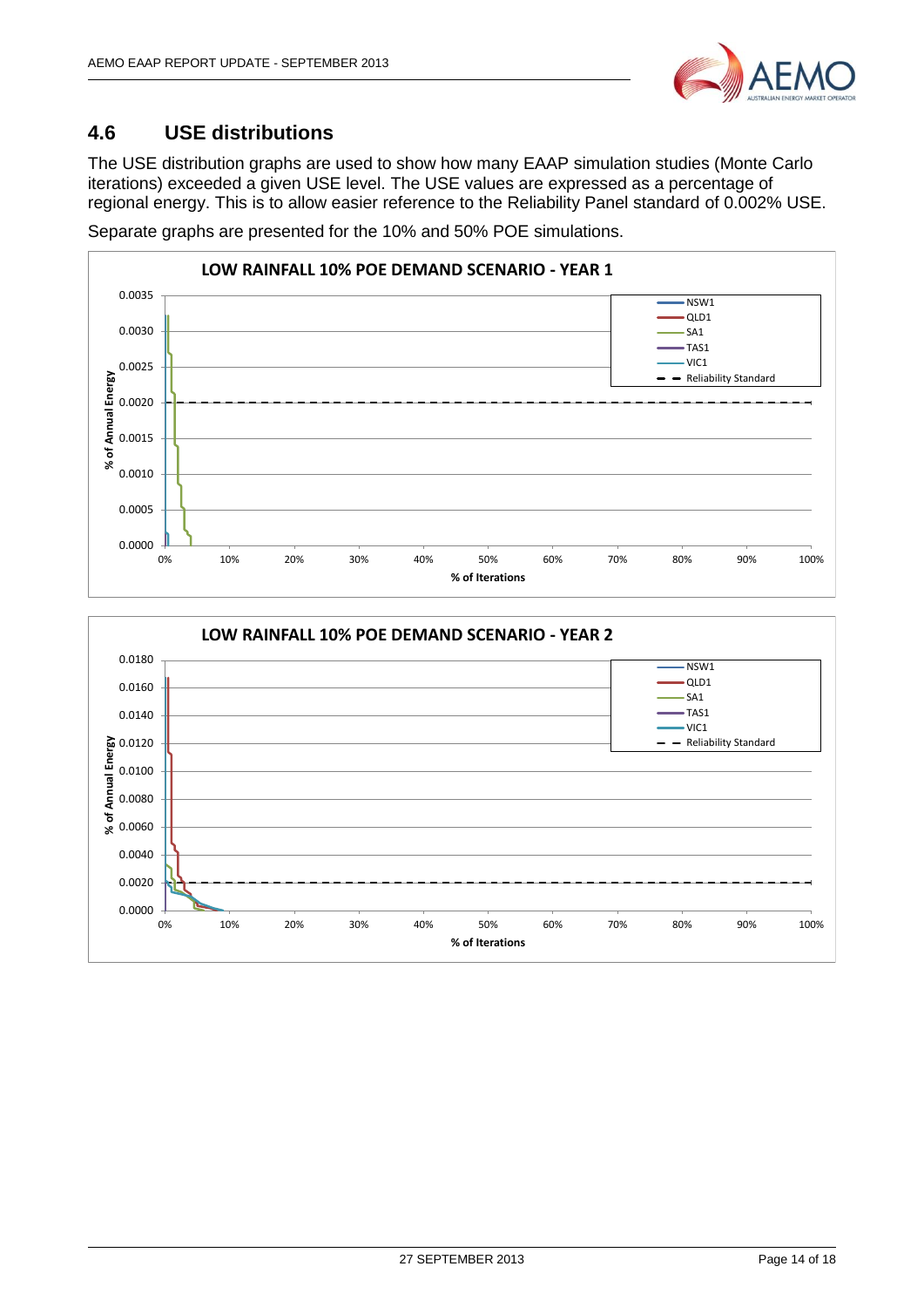





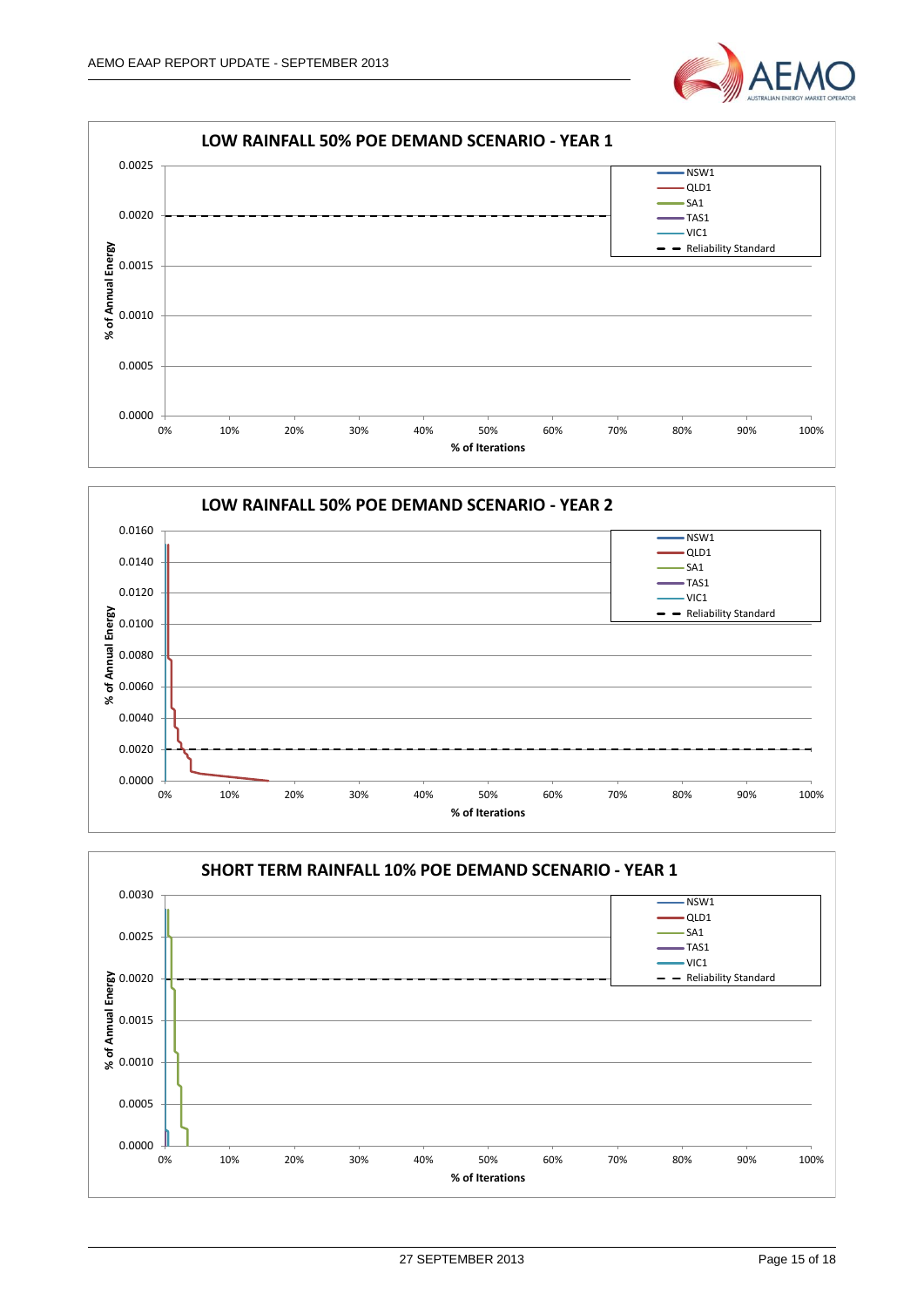







27 SEPTEMBER 2013 Page 16 of 18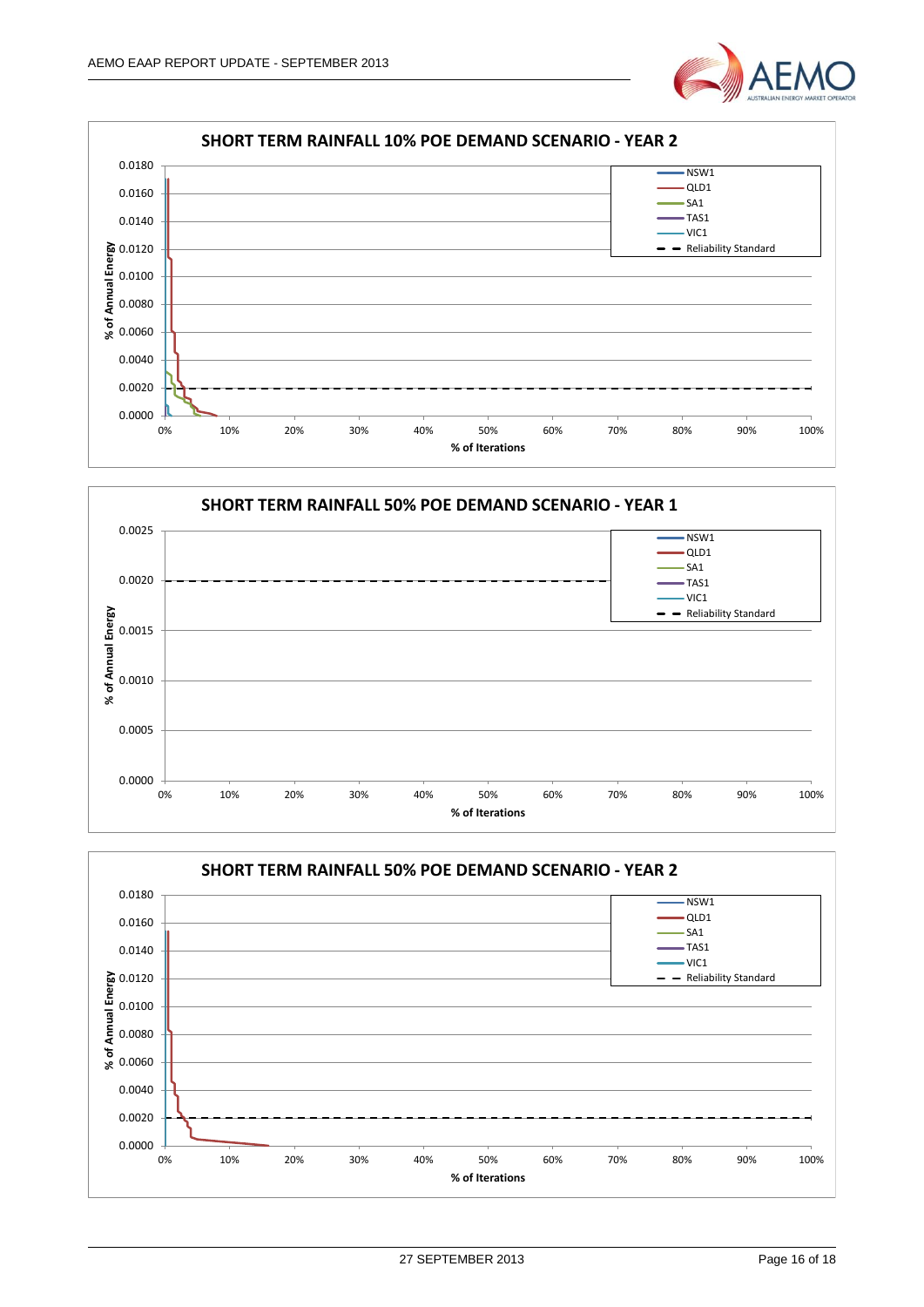